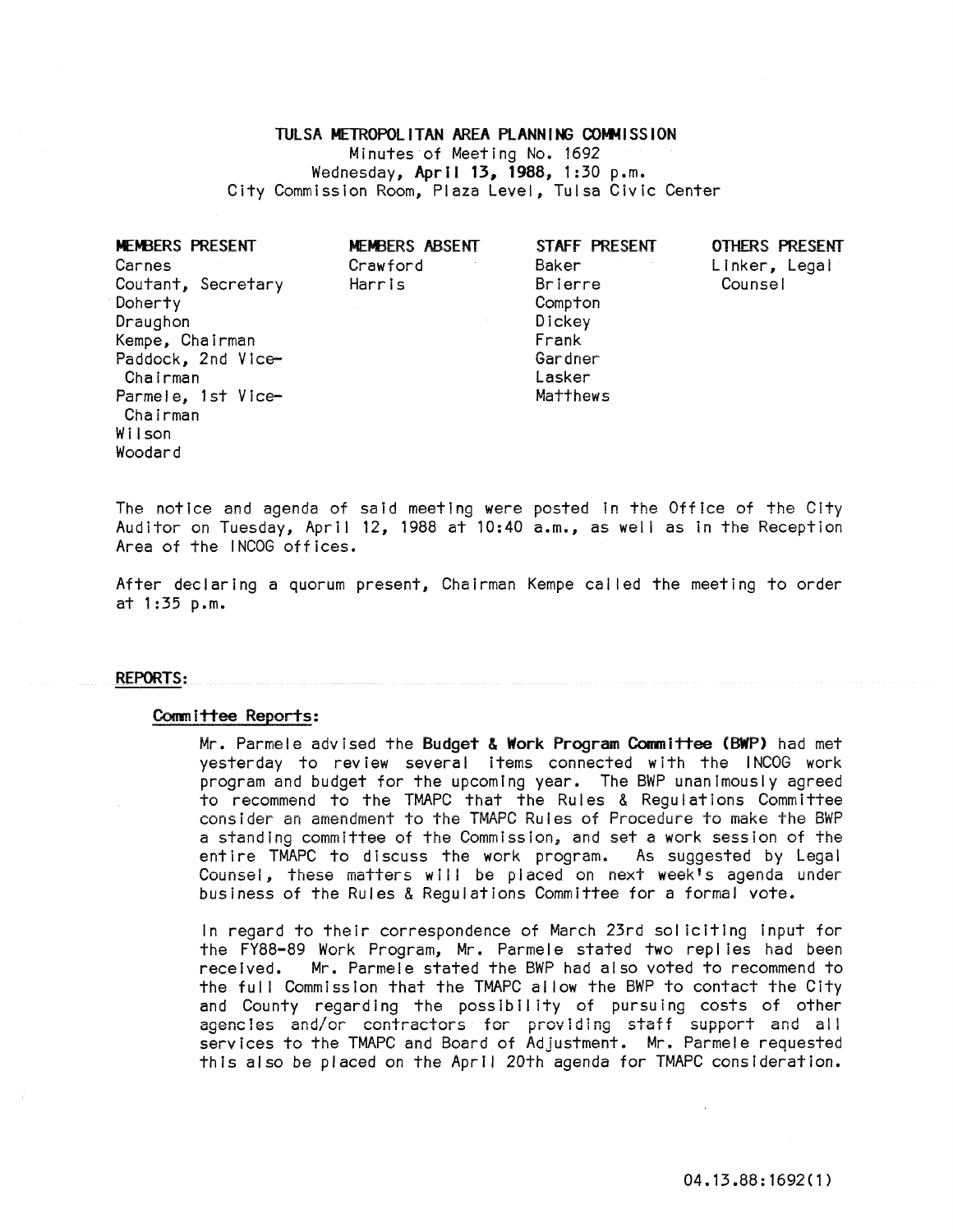## Director's Report: RESOlUTION NO. 1680:660

AMENDING THE TULSA CITY-COUNTY MAJOR STREET AND HIGHWAY PLAN TO REFLECT THE ADOPTED LONG-RANGE TRANSPORTATION PLAN AND TO RECONCILE THE TULSA CITY-COUNTY MAJOR STREET AND HIGHWAY PLAN WITH THE MAJOR STREET AND HIGHWAY PLANS OF THE TULSA METROPOLITAN AREA COMMUNITIES.

Ms. Carol Dickey of the INCOG Staff reviewed the amendments proposed on the map of the Major Street and Highway Plan which involved approximately 50 modifications. Mr. Paddock commented that he would be abstaining as he has not had an opportunity to study the map. He suggested a one week continuance might be in order to al low time to review the map changes. Mr. Doherty remarked that he had been Involved In this process, and the map changes were items of a graphic nature, based on the discussions and vote of the TMAPC at a previous<br>meeting. Mr. Parmele and Chairman Kempe concurred that this Mr. Parmele and Chairman Kempe concurred that this resolution was the formal presentation of the items previously presented and approved at the public hearing. Therefore, Mr. Parmele moved for adoption of Resolution No. 1680:660. Ms. Wilson commented that she did not fee! there was any hurry on this, and a Commissioner had Indicated a continuance might be in order; therefore, she would not be in favor of voting today.

In reply to Mr. Draughon, Ms. Dickey confirmed that Staff had met with the area communities (i.e. Sapulpa, Catoosa, Osage County, Sand Springs, etc.), and obtained their agreement with the modifications.

## TMAPC ACTION: 9 members present

On MOTION of PARMELE. the TMAPC voted 6-0-3 (Carnes, Doherty, Draughon, Kempe, Parmele, Woodard, "aye"; no "nays"; Coutant, Paddock, Wilson, "abstaining"; Crawford, Harris, "absent") to APPROVE Resolution No. 1680:660 amending the Tulsa City-County Major Street and Highway Plan to reflect the adopted Long-Range Transportation Plan and to reconcile the Tulsa City-County Major Street and Highway Plan with the Major Street and Highway Plans of the Tulsa metropolitan area communities.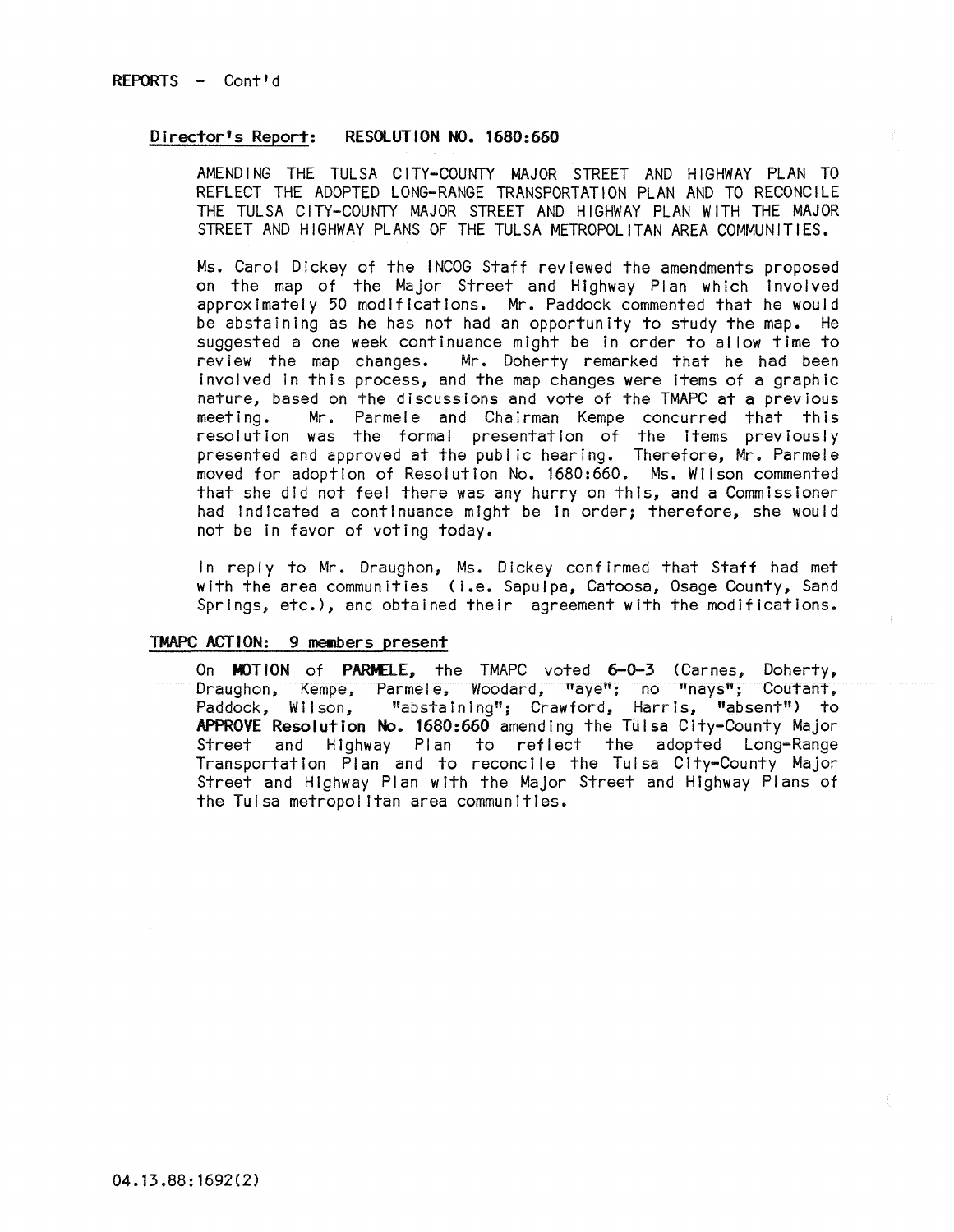## PUBLIC HEARING:

TO CONSIDER AMENDMENTS TO THE COMPREHENSIVE MASTER PLAN, BEING THE DISTRICT PLAN MAP & TEXT FOR DISTRICT 8 PERTAINING TO CHANGES RESULTING FROM THE ARKANSAS RIVER CORRIDOR TASK FORCE REPORT AND RELATED AMENDMENTS, AND FOR DISTRICT 11 TO CHANGE THE DISTRICT BOUNDARIES.

## Comments & Discussion:

Ms. Dane Matthews, INCOG Staff, reviewed the amendments to the District 8 Plan Map & Text relating to the Arkansas River Task Force and various housekeeping amendments.

Mr. Carnes advised that the proposed amendments had been reviewed by the Comprehensive Plan Committee who recommended the TMAPC approve the District 8 and District 11 Plan Map and Text changes.

Ms. Debra Sampson (2915 West 61st Place), District 8 Chairman, advised that two planning teams had assisted with the work on the proposed changes to address the needs and concerns of the district. Ms. Sampson stated the residents felt these amendments should be approved with "all due speed".

Mr. Doherty expressed thanks to Ms. Sampson and the entire Planning Team for District 8 for their input. Mr. Parmele echoed those thoughts as TMAPC liaison to District  $\hat{B}$ , and having attended their meetings, he complimented the work done by this group.

Mr. Bill McVee, District 11 Co-Chairman, stated no objection to the proposed boundary changes; however, there were a few Items he wanted to present to the Commission for consideration. Mr. McVee spoke on the specific problem associated with District 11, partially located In the Tulsa city limits, yet also being In Osage County, which sometimes left them "feeling like orphans". Mr. McVee specifically commented on the drainage and stormwater problems along West Apache which had been reported to DSM but, as yet, no action had been Initiated. Mr. Draughon suggested having the INCOG Staff contact DSM In regard to this situation. Mr. McVee also commented on the problems with street maintenance In this district, which he acknowledged was a problem throughout the city.

Mr. Doherty moved to direct the lNCOG Staff to prepare the resolutions to reflect the amendments to the District 8 and District 11 Plans as presented by Staff.

## TMAPC ACTION: 9 members present

On MOTION of DOHERTY, the TMAPC voted 9-0-0 (Carnes, Coutant, Doherty, Draughon, Kempe, Paddock, Parmele, Wilson, Woodard, "aye"; no "nays"; no "abstentions"; Crawford, Harris, "absent") to APPROVE the Amendments to the District 8 Plan Map & Text as relates to changes resulting from the Arkansas River Corridor Task Force and related amendments; and the District 11 Plan Map & Text to modify the district boundaries; and to DIRECT Staff to proceed with the resolutions reflecting these amendments.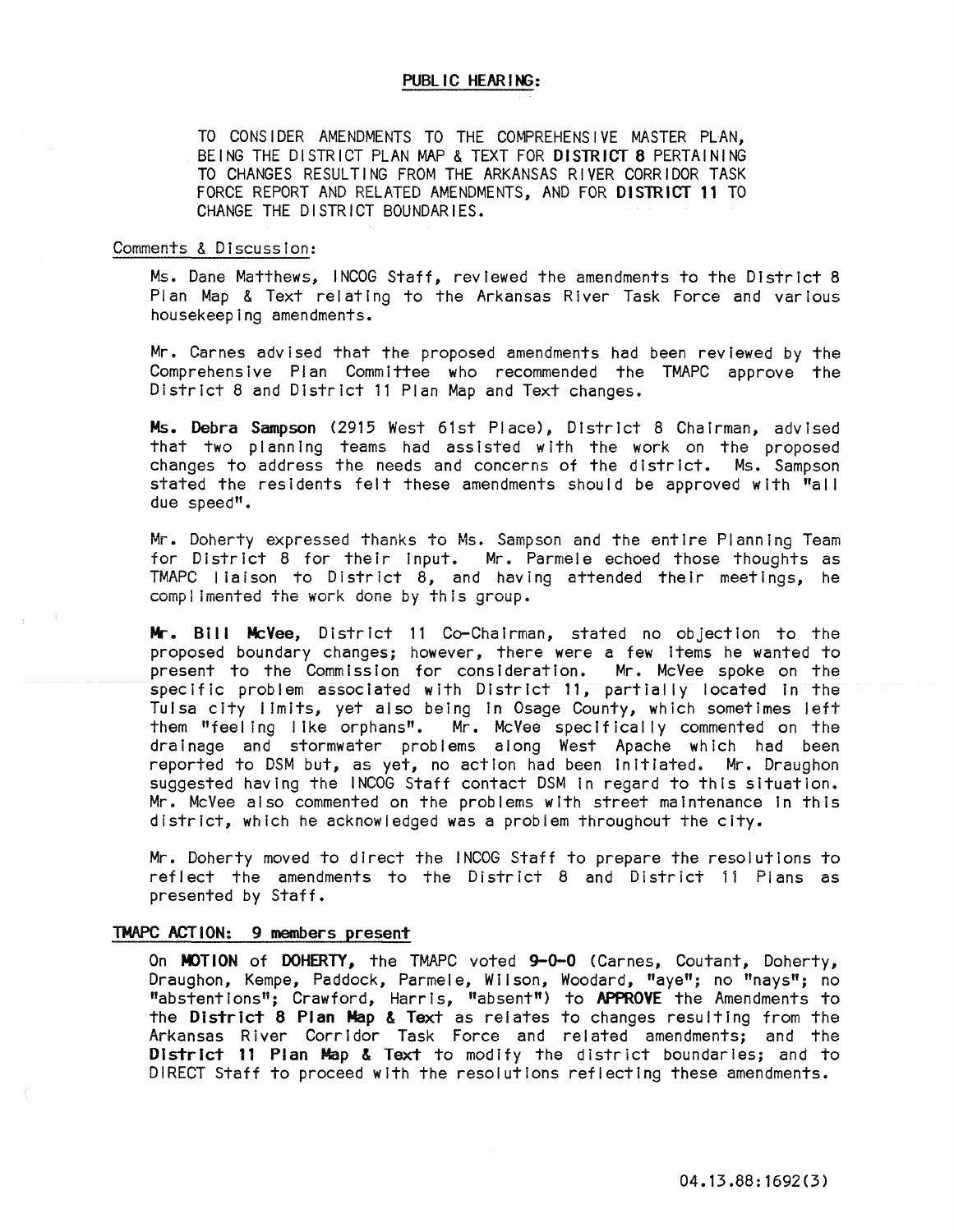Application No.: CZ-166 Applicant: Myers Location: North of the NE/c of West 31st Street and South 225th West Avenue Date of Hearing: April 13, 1988 Present Zoning: AG Proposed Zoning: RMH Presentation to TMAPC by: Mr. Wm.K. Myers, 7008 So. Delaware Place (663-2224)

## Relationship to the Comprehensive Pian:

The District 23 Plan, a part of the Comprehensive Plan for the Tulsa Metropolitan Area, does not cover the subject tract.

## Staff Recommendation:

Site Analysis: The subject tract is 24.68 acres in size and is located north of the northeast corner of West 31st Street South and South 225th West Avenue. It Is wooded, roll lng, contains two mobile home dwellings, and Is zoned AG.

Surrounding Area Analysis: The tract Is abutted on the north by a mobile home and a single-family dwel ling zoned AG; on the east by vacant property zoned  $AG$ ; on the south by a single-family dwelling and vacant property zoned AG; and on the west by vacant property zoned AG.

Zoning and BOA Historical Summary: Although there has been no rezoning or Board of Adjustment activity, the property south of the subject tract was platted In 1973 as the 0 and M Addition. No rezoning was necessary due to Its location outside the five mile perimeter.

Conclusion: Similar to other RMH rezonings in the County, Staff is not opposed to mobile home use on the subject tract, but is opposed to the eight dwelling units per acre density. Staff would support a zoning consistent with the platted one-half acre lots to the south, and would recommend the applicant seek Board of Adjustment approval for mobile home<br>use. Staff would also not be able to support the density based on the Staff would also not be able to support the density based on the lack of sanitary sewer service to the tract.

Therefore, Staff recommends DENIAL of the requested RMH rezoning and APPROVAL of RE zoning In the alternative.

## Comments & Discussion:

In response to Chairman Kempe, Mr. Gardner stated the applicant needed to Indicate the number of homes he wished to place on the property In order to determine If RE zoning would accommodate his needs.

Mr. William K. Myers submitted a proposal for 22 lots on the 25 acre tract. He explained that he was the mortgage holder of the property, and this type of zoning, platting, etc. had been decided by another party. Mr. Myers stated he had just recently taken the Sheriff's deed, and three or four of the lots had been sold. As there were two residents still i iVing on the lots, he stated he would like to allow them to continue their residency.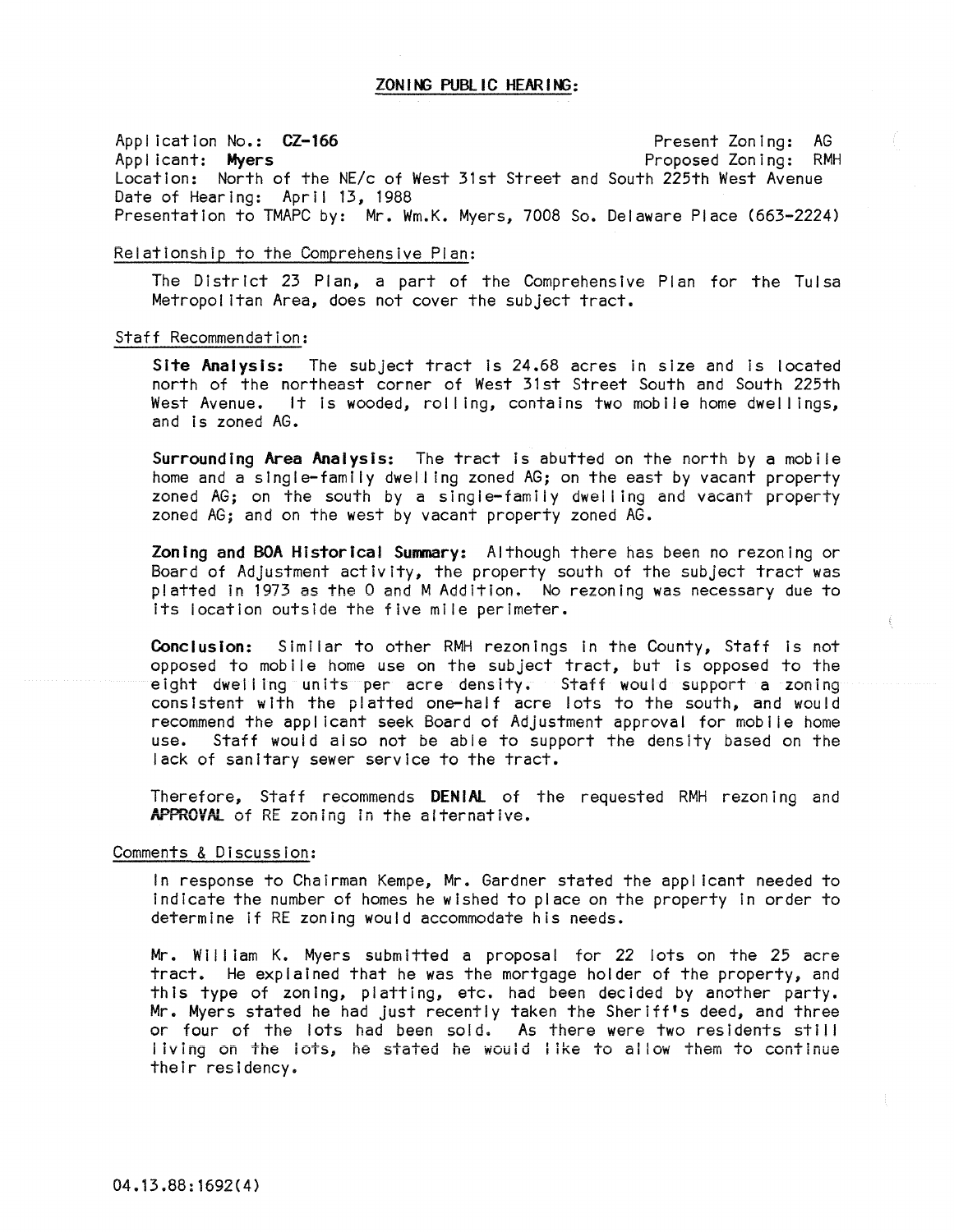Mr. Parmele clarified that the suggested RE zoning would al low more than 22 lots, but would require BOA approval for mobile home use. Chairman Kempe suggested the applicant meet briefly with Staff for a clearer understanding of his options.

Ms. Maria Massad (4511 East 49th Street) advised she owned 25 acres on 225th West Avenue, and her concern was that her property would depreciate should a mobile home park be permitted. In reply to Mr. Doherty, Ms. Massad commented she would not object to residential development, but would object to a mobile home park.

After consulting with the applicant, Mr. Gardner advised 16 of the lots were one acre with a 60' street down the middle; the remaining six lots, which fronted 225th West Avenue, were .8 of an acre In size. Therefore, as all of the lots exceeded .5 acre, RE zoning could accommodate this number of lots, but would still require BOA approval for mobile homes. In reply to Mr. Gardner, Mr. Myers confirmed he did intend to sell the lots. Mr. Gardner pointed out for the protestants that this would not be a typical mobile home park, but would be a mobile home subdivision.

Mr. Doherty Inquired, knowing that Staff was working on amendments to the Code for manufactured housing, If there might be anything of substance emerging that might affect applications such as this. Mr. Gardner stated the County Ordinance already permitted the double-wide as a single-family residence, as opposed to cal ling It a mobile home. Therefore, a property owner could have a double-wide in the RE without having to go to the BOA.

## TMAPC ACTION: 9 members present

On MOTION of PARMELE, the TMAPC voted 9-0-0 (Carnes, Coutant, Doherty, Draughon, Kempe, Paddock, Parmele, Wilson, Woodard, "aye"; no "nays"; no "abstentions"; Crawford, Harris, "absent") to APPROVE CZ-166 Myers for RE zoning, as recommended by Staff.

## Legal Description:

The north 826.95' of the south 1,157.73' of the W/2 of the SW/4 of Section 15, T-19-N, R-l0-E of the IBM, Tulsa County, Oklahoma.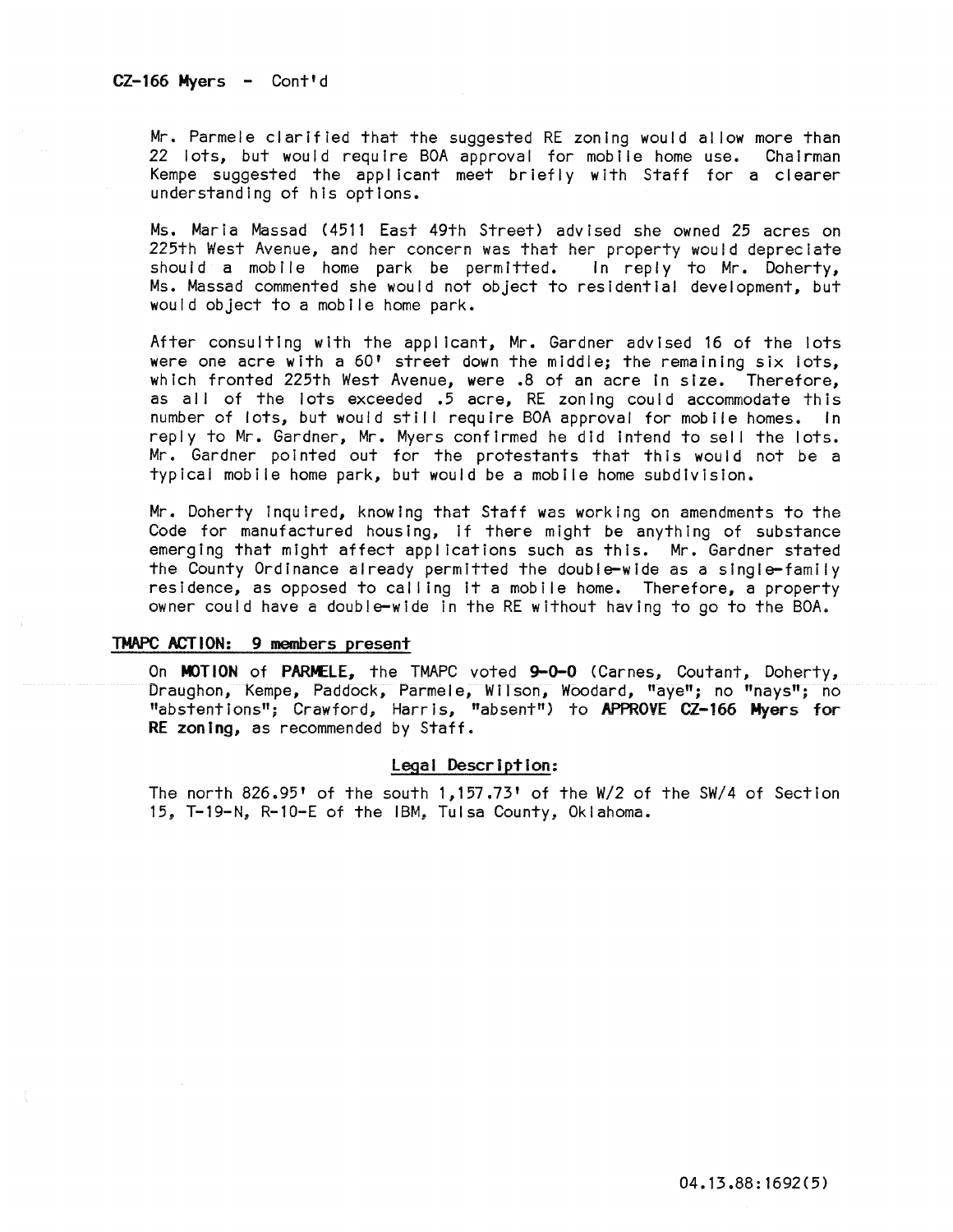## OTHER BUSINESS:

#### PUD 426-2 Johnsen: East 102nd Street, west of South Loulsvll Ie

### Staff Recommendation: Minor Amendment deleting references to a package sewage treatment plant

The subject tract has underlying zoning of RS-2 and is located at East 102nd Street west of South Louisville. PUD 426 has been approved for a<br>maximum of 64-70 single-family detached dwelling units. The initial maximum of 64-70 single-family detached dwelling units. development concept included treatment of sewage by a package treatment plant.

The applicant is now requesting approval of a minor amendment to delete all references to a package treatment plant and require that sewage from this development be handled via a lift station and force main (Vensel Creek System). Staff recommends APPROVAL of PUD 426-2 subject to approval by the applicable City Departments.

# Applicant's Comments:

Mr. Roy Johnsen reviewed the background associated with this aool Icatlon In regard to the package treatment plant. He advised the appl lcant had pursued alternatives with the City as to handling the sewage from this development. The City departed from their normal pol Icy by stating this development, gIven the existing Circumstances, could do a 11ft station and force main Into the Vensel Creek Lift Station. Mr. Johnsen advised he had consulted with the property owner to the north regarding this Issue.

In reply to Mr. Draughon, Mr. Johnsen advised the drainage concerns had been resolved to the satisfaction of a former protestant (Mr. Wheatly). Mr. Paddock stated confusion as to why the City could not have<br>accommodated this earlier. Mr. Gardner remarked that the City was Mr. Gardner remarked that the City was satisfied with the previous arrangements for a package treatment facility, however, the problem was with the protestants who did not want a package treatment plant.

### TMAPC ACTION: 9 members present

On MOTION of PARMELE, the TMAPC voted 9-0-0 (Carnes, Coutant, Doherty, Draughon, Kempe, Paddock, Parmele, Wilson, Woodard, "aye"; no "nays"; no "abstentions"; Crawford, Harris, "absent") to APPROVE the Minor Amendment to PUD 426-2 Johnsen, as recommended by Staff.

\* \* \* \* \* \* \*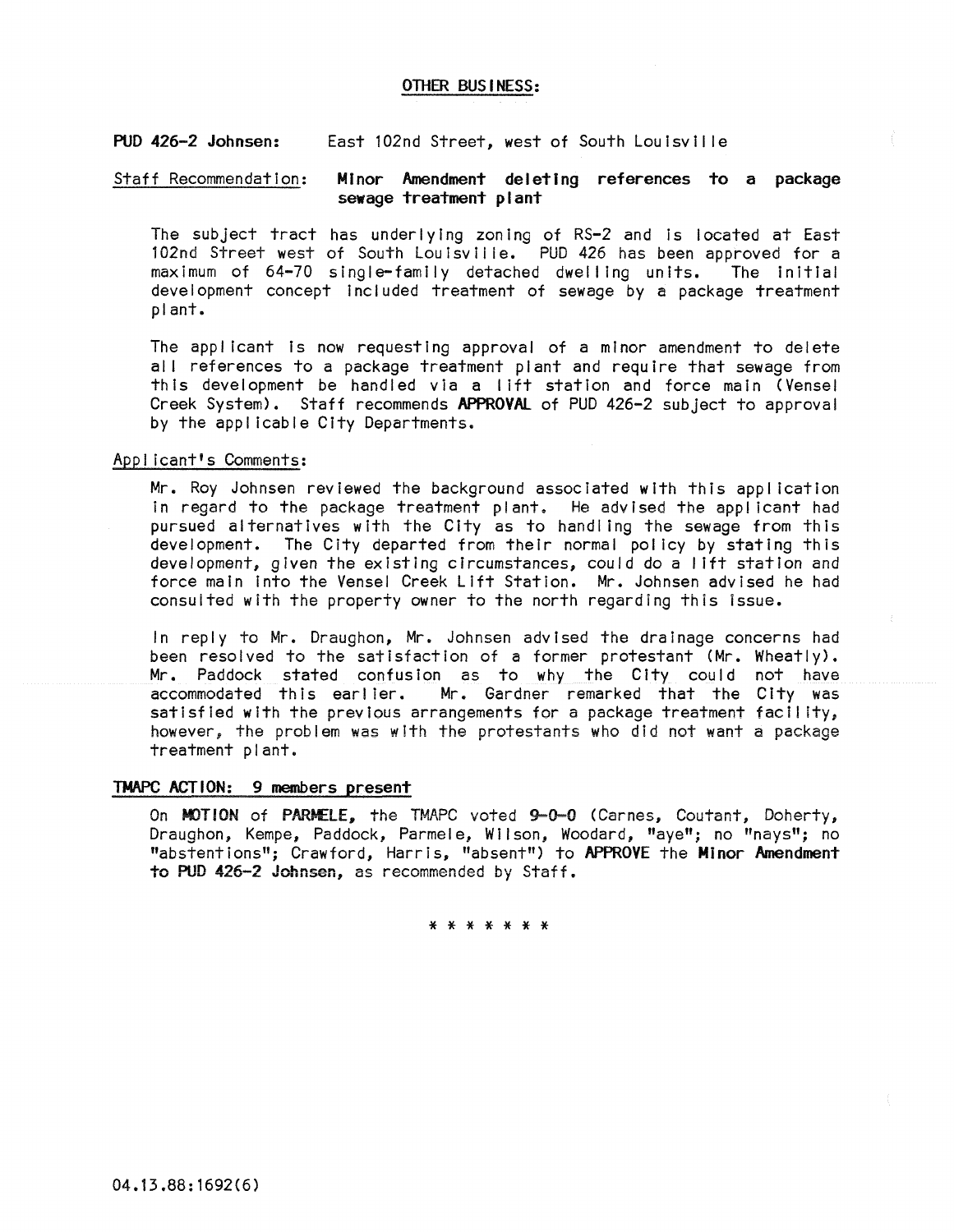PUD 203-2 Johnsen: 4505 East 100th Street South, being Lots 3 and 4, Block 1, Brighton Oaks Addition

### Staff Recommendation: Minor Amendment for Pool Cabana

The subject tract is located at 4505 East 100th Street South and is described as Lots 3 and 4; Block 1, Brighton Oaks Addition. The main residence and a swimming pool has been constructed on Lots 4 and 3 respectively. Consistent with TMAPC approval of a minor amendment to PUD 203 on March 10, 1982, Lots 3 and 4 are considered one lot based on the owner's declaration filed in Book 4846 at page 1866. Approval of PUD  $203-2$  is being requested to construct an 850 square foot swimming pool cabana buiiding with a covered porch on the west and north sides per the submitted plans.

In order to more fully evaluate the proposed plan, Staff has requested elevations of the proposed building as It would be viewed from the cul-de-sac, plus a letter from the Brighton Oaks Architectural Review Committee documenting their review of this proposal. The building will be built behind the front of the house which has been constructed on the adjacent lot. A screening fence is now in place between the pool and cul-de-sac and would be attached to the corners of the proposed building. The cabana building would include a fireplace, rest room(s), and other amenities.

The Staff and applicant have tentatively agreed to a one week continuance of this application, If necessary, to receive and review elevations and to allow the Architectural Review Committee of Brighton Oaks to review and formally comment on these plans.

## Comments & Discussion:

Mr. Frank advised that Staff was In receipt of the requested elevations and had reviewed these plans.

Mr. Roy Johnsen, representing the applicant, reviewed the background of this PUD, and submitted a letter from the Brighton Oaks Property Owners Association advising of their approval of the plans for the pool cabana. He stated that his position was that the TMAPC had the authority under the PUD Chapter of the Zoning Code to approve all aspects of this application. However, although Mr. Linker agreed TMAPC action was necessary, certain Items requested would require BOA approval.

## TMAPC ACTION: 9 members present

On MOTION of DOHERTY, the TMAPC voted 9-0-0 (Carnes, Coutant, Doherty, Draughon, Kempe, Paddock, Parmele, Wilson, Woodard, "aye"; no "nays"; no "abstentions"; Crawford, Harris, "absent") to APPROVE the Minor Amendment to PUD 203-2 Johnsen, as requested by the applicant.

\* \* \* \* \* \* \*

04.13.88:1692(7)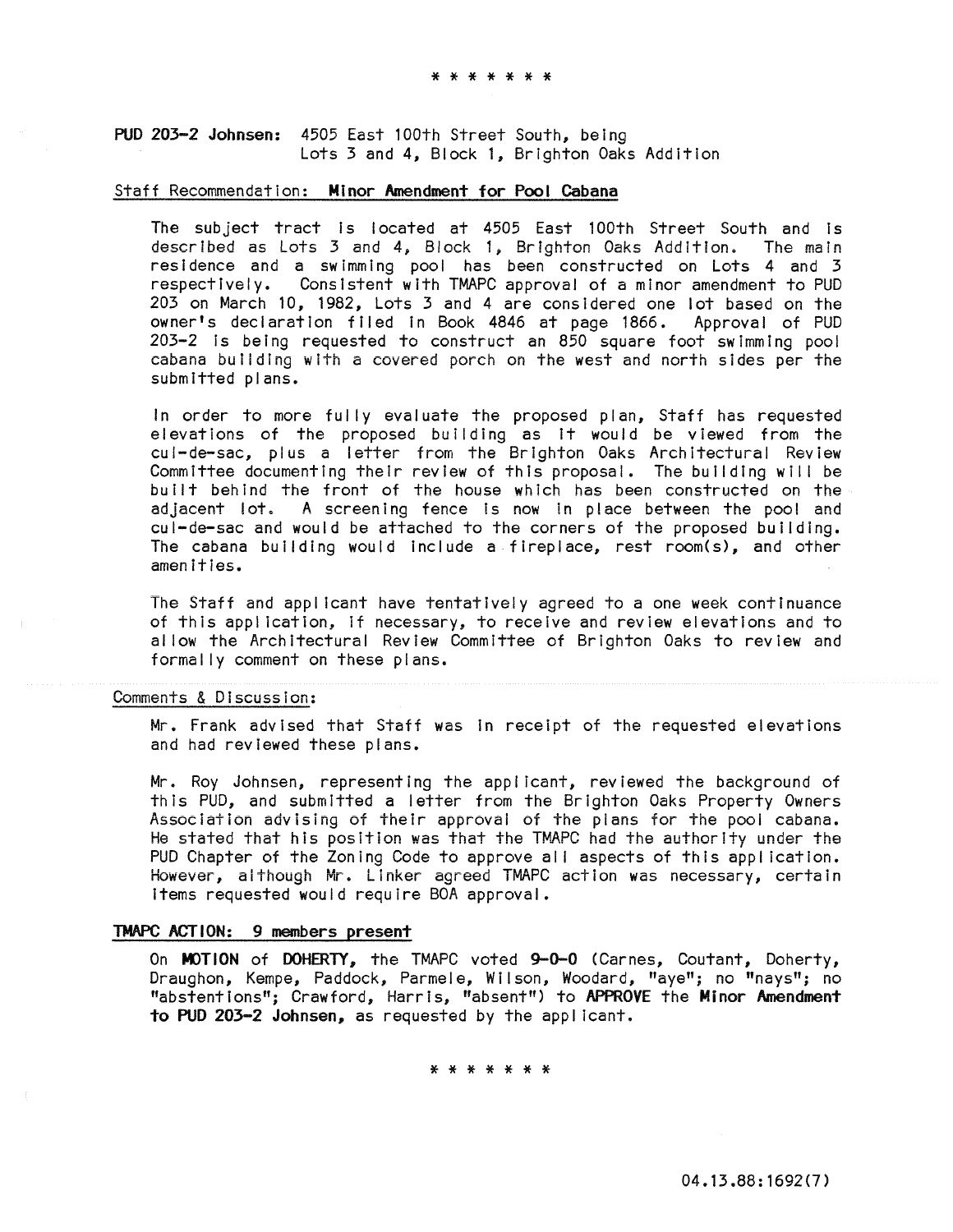PUD 422 Woolman: East 33rd Street and South Peoria, being Lot 7, Block 1, Crow Creek Office Park Addition

### Staff Recommendation: Detail Site Plan

NOTE: This application supercedes a previous application that was approved by the TMAPC for Lot 8, Block 1, Crow Creek Office Park AddItion.

PUD 422 Is located at East 33rd Street and South Peoria and has an area of approximately 3.2 acres with underlying zoning of OMH and OM, with RS-3 zoning on the interior lots. Detail Site Plans and construction has previously been approved by the TMAPC on Lots 1, 2, 3 and 6. The applicant Is requesting TMAPC approval for a two story office building on Lot 7. An existing office building on Lot 1 (fronting Peoria) was recently expanded and remodeled; however, was exempt by conditions of approval from normal PUD procedural requirements for TMAPC review of plans prior to Issuance of a Building Permit.

**The proposed Detai! Site Plan includes a two story office bullding (3574**  square feet) on the south side of the vacated East 33rd Street right-of-way, with parking spaces on the east and north side. The Plan Includes elevations which Indicate the exterior facades of the building will be masonry and of a Williamsburg character. PUD 422 limits the maximum height of buildings to 30' as measured from the ground to the roof line, and requires a minimum landscaped area of 20%.

Staff recommends APPROVAL of the submitted Detail Site Plan for Lot 7, Block 1, Crow Creek Office Park subject to the fol lowing conditions:

1) That the appl icant's submitted Plan and Text be made a condition of approval, unless modified herein.

### 2) Development Standards:

| Land Area (Gross):<br>(Net):           | $3.17$ acres<br>$2.58$ acres                                                                                                        |
|----------------------------------------|-------------------------------------------------------------------------------------------------------------------------------------|
| Lot 7 Area:                            | $.16$ acres; $7,098$ sf                                                                                                             |
| Permitted Uses:                        | Principal and accessory uses permitted<br>as a matter or right in an OL District,<br>excluding drive-in banks and funeral<br>homes. |
| Maximum Building Height<br>on Lot $7:$ | 30'                                                                                                                                 |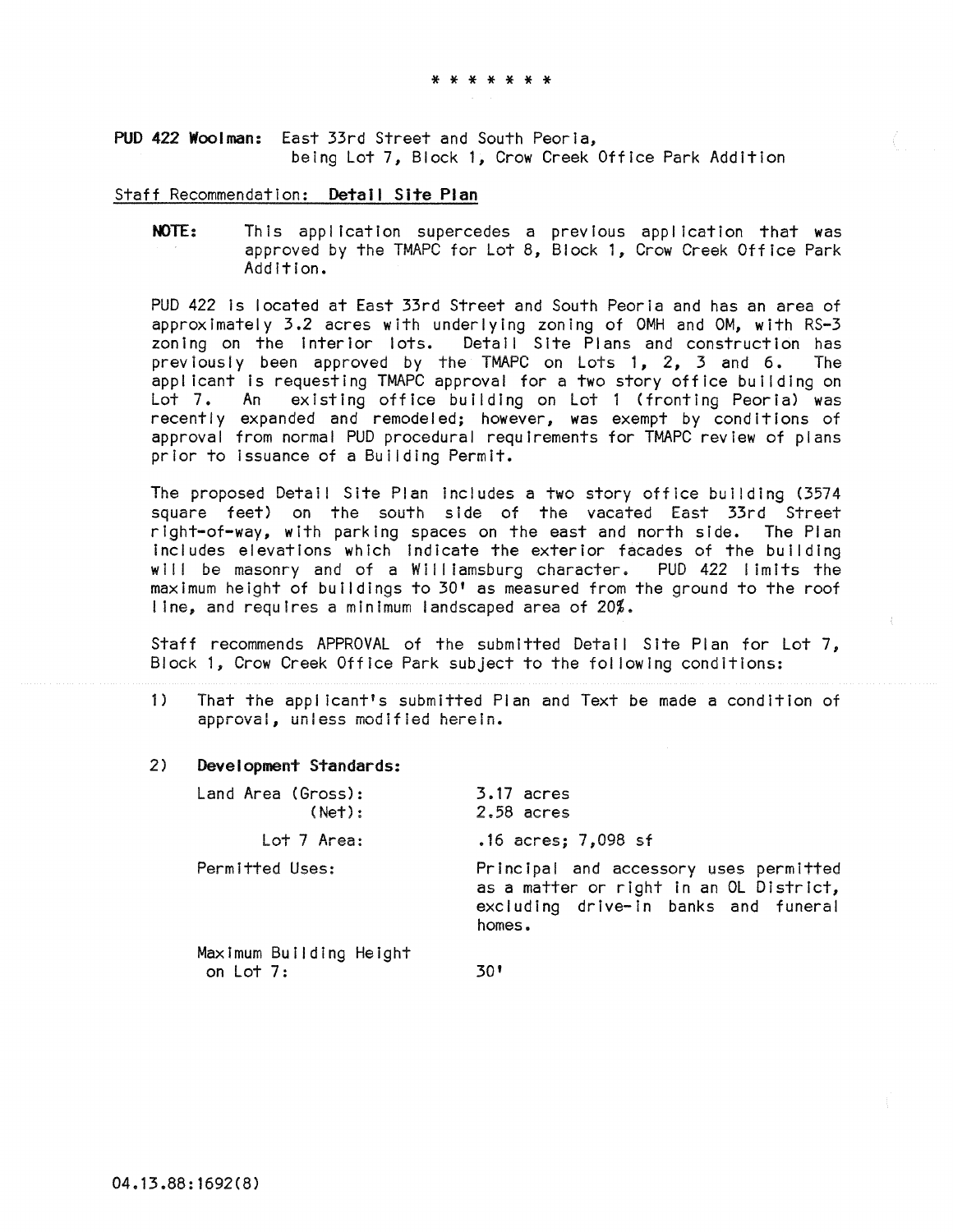| Maximum Building Floor Area:                                                                                 | 36,000 sf *                             |
|--------------------------------------------------------------------------------------------------------------|-----------------------------------------|
| Lot 1                                                                                                        | 7,885 sf constructed                    |
| Lot 2                                                                                                        | 3,330 sf constructed                    |
| Lot <sub>3</sub>                                                                                             | 3,500 sf constructed                    |
| Lot $6$ **                                                                                                   | 4,500 sf constructed                    |
| Lot 7/this application                                                                                       | 3,574 sf                                |
| <b>TOTAL</b>                                                                                                 | 22,789 sf constructed/proposed          |
| Remaining Floor Area:                                                                                        | $13,211$ sf                             |
| Minimum Off-Street Parking:                                                                                  | As required by the applicable use units |
| Lot 2                                                                                                        | 13 spaces constructed                   |
| Lot <sub>3</sub>                                                                                             | 14 spaces constructed                   |
| Lot 6 $**$                                                                                                   | 15 spaces constructed                   |
| Lot 7                                                                                                        | 12 spaces proposed                      |
| Minimum Building Setbacks:<br>from north interior boundary<br>from south boundary<br>from east/west boundary | 20'<br>20 <sup>1</sup><br>none required |
| Minimum Landscaped Open Space:                                                                               | $20\%$ ***                              |

- \* The maximum building size on Lot 1 Is 10,000 sf. The maximum building size on the remainder of the Lots is 6,000 sf per lot.
- **\*\*** 15 parking spaces on Lot 6 wll I limit the maximum building size to 4,500 sf. The proposed 4680 sf building would be permitted only if shared parking agreements were filed of record or 16 parking spaces were provided.
- \*\*\* Landscaped open space shall include internal and external landscaped open spaces, parking lot islands and buffers, but shall exclude pedestrian walkways and parking areas designed solely for circulation.

Signs: One ground sign not exceeding 32 sf In display surface area may be erected on the South Peoria frontage and one ground sign not exceeding 32 sf in display area may be erected on the internal private street serving the office park.

- 3) That al! trash, mechanical and equipment areas sha!! be screened from public view.
- 4) That all parking lot lighting shall be directed downward and away from adjacent residential areas. No pole light In excess of 8 feet tall shall be permitted along the north, west, and south boundaries of PUD 422.
- 5) All signs shall be subject to Detail Sign Plan review and approval by the TMAPC prior to Installation and In accordance with Sections 620.2.0 and 1130.2.B of the PUO Chapter of the Zoning Code and as specified herein.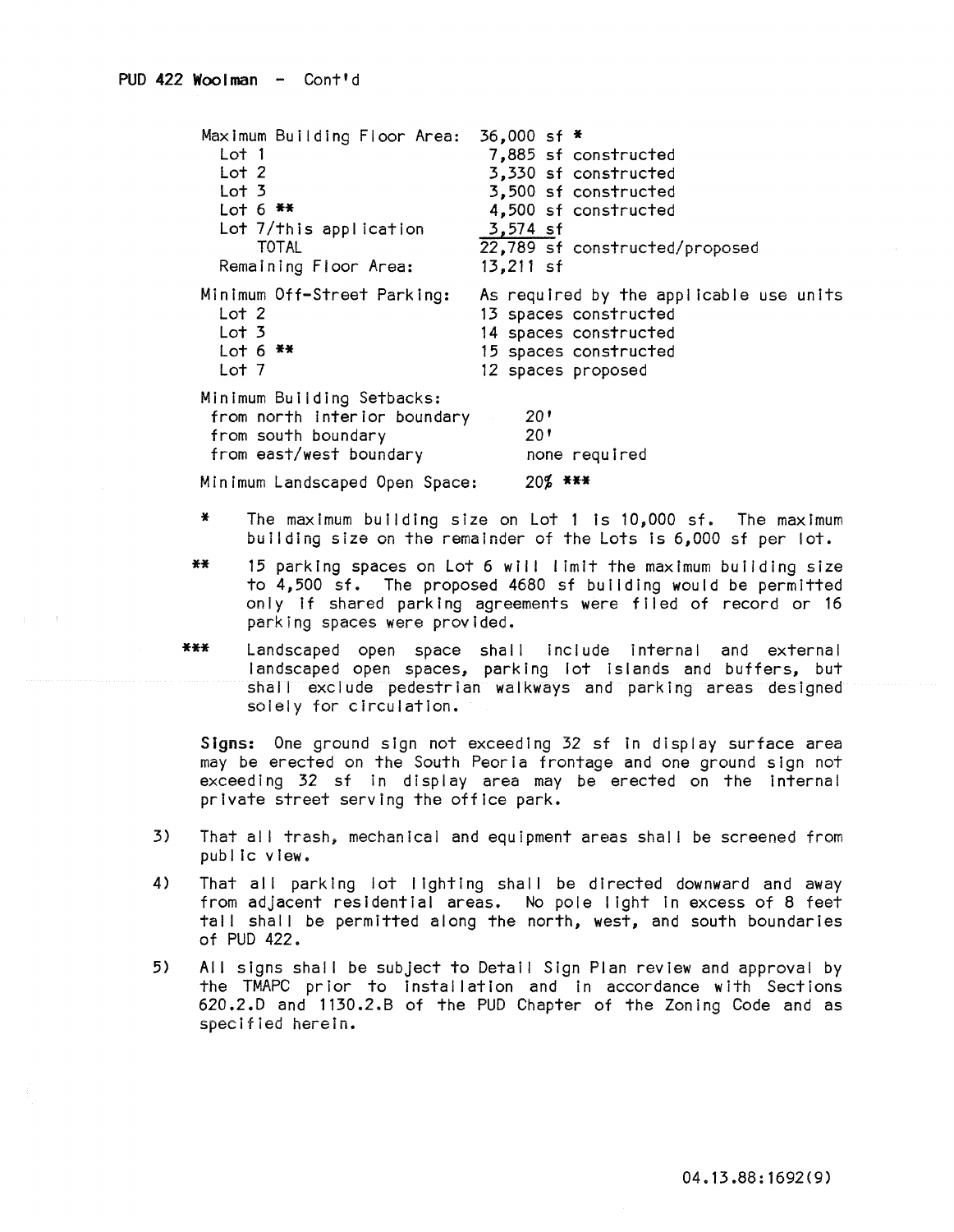- 6) That a Detail Landscape Plan shall be submitted to the TMAPC for review and approval and Installed prior to Issuance of an Occupancy Permit. The landscaping materials required under the approved Plan shall be maintained and replaced as needed, as a continued condition of the granting of an Occupancy Permit. Existing trees are being preserved on the site In accordance with the Landscape Plan element of the PUD Text and the submitted Detail Site Plan.
- 7) The Detail Site Plan includes elevations demonstrating a residential type Williamsburg exterior building facade within the development. Lot 7 will be screened by a 6 foot tall wooden screening fence with masonry columns on the south boundary. The elevations and screening fence are made conditions of approval of the Detail Site Plan where applicable.
- 8) That no Building Permit shall be issued until the requirements of Section 260 of the Zoning Code has been satisfied and approved by the TMAPC and filed of record In the County Clerk's office, incorporating within the Restrictive Covenants the PUD conditions of approval, making the City of Tulsa beneficiary to said Covenants.

## TMAPC ACTION: 9 members present

On MOTION of DOHERTY, the TMAPC voted 9-0-0 (Carnes, Coutant, Doherty, Draughon, Kempe, Paddock, Parmele, Wilson, Woodard, "aye"; no "nays"; no "abstentions"; Crawford, Harris, "absent") to APPROVE the Detail Site Plan for PUD 422 Woolman, as recommended by Staff.

\* \* \* \* \* \* \*

PUD 435 Johnsen: East 66th Street & South Yale Avenue

## Comments & Discussion:

Staff advised the applicant had submitted a request for a one week continuance.

### TMAPC ACTION: 9 members present

On MOTION of CARNES, the TMAPC voted 9-0-0 (Carnes, Coutant, Doherty, Draughon, Kempe, Paddock, Parmele, Wilson, Woodard, "aye"; no "nays"; no "abstentions"; Crawford, Harris, "absent") to CONTINUE Consideration of PUD 435 Johnsen until Wednesday, April 20, 1988 at 1:30 p.m. in the City Commission Room, City Hall, Tulsa Civic Center.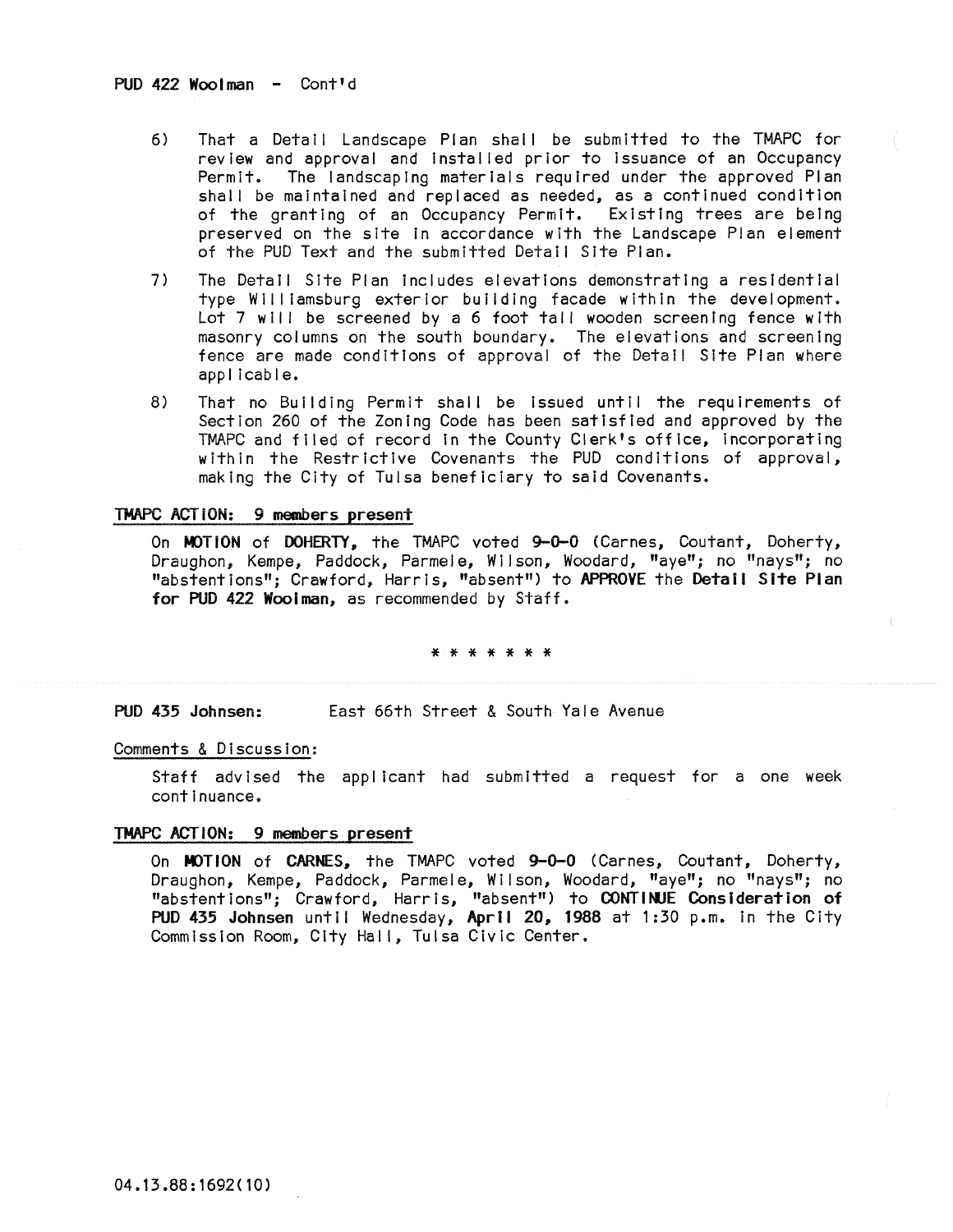## OTHER DISCUSS **ION:**

Mr. Parmele advised he had attended a briefing on the Goals for Tomorrow Program regarding the Goals for Tomorrow Citizen's Congress, which had a meeting scheduled for May 11th. As the TMAPC was responsible for certain areas of this program, he urged the Commissioners to make plans to attend.

As requested by Mr. Parmele, Mr. Linker clarified that, due to recent findings of the City Legal Department with regard to the Open Meeting Law, the TMAPC posted agenda must have information indicating a considered action, which could limit the Commission to Just discussion and/or reporting If any proposed action was not properly listed.  $\,$  Discussion followed among the  $\,$ Commission members on this finding and how It might Impact future Commission and Committee business.

There being no further business, the Chairman declared the meeting adjourned at 2:47 p.m.

Date Approved  $4 - 27 - 88$ RBPaddock

ATTEST: